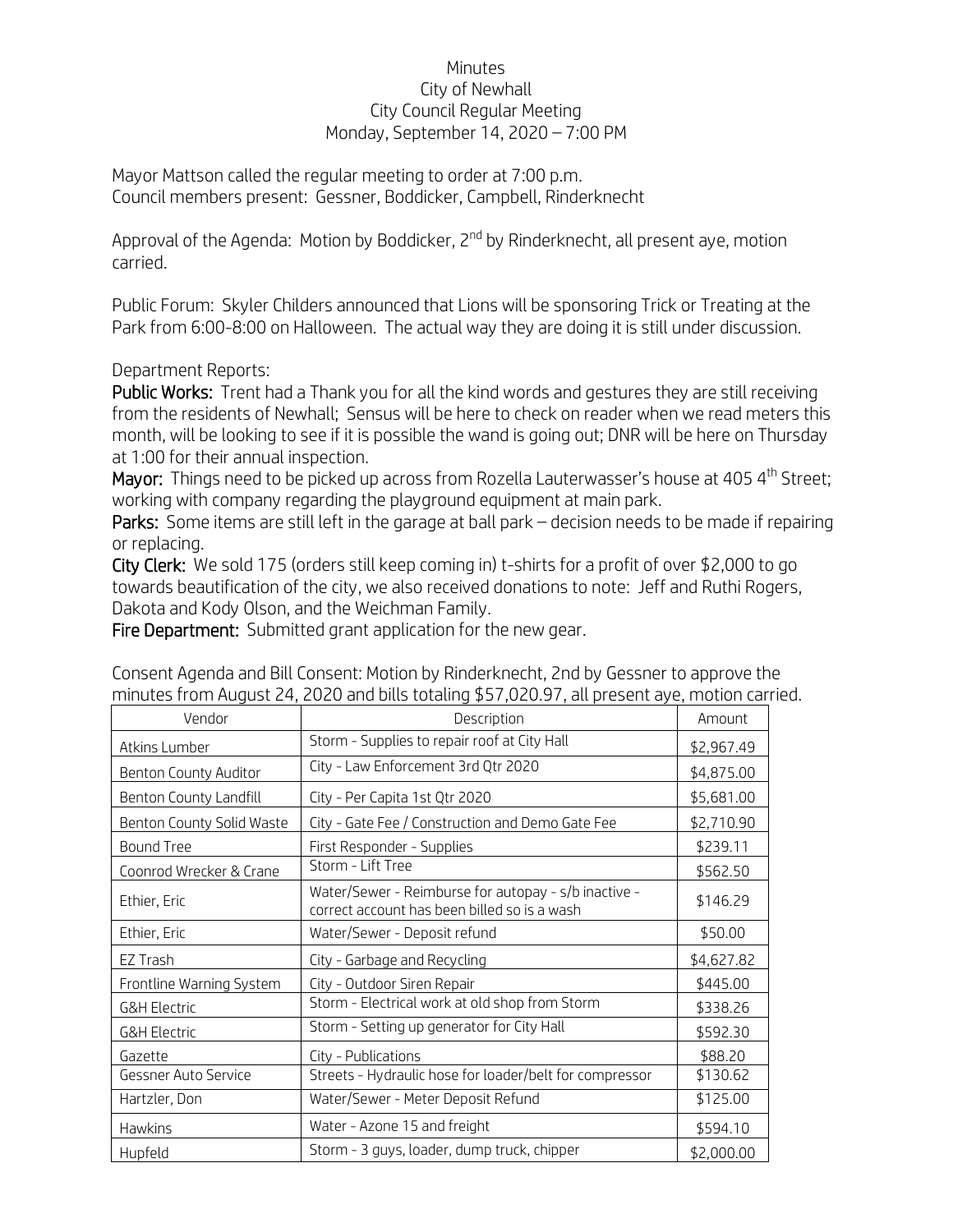| Hupfeld                   | Storm - Cut tree, use crane, loader, chip, haul                                                      | \$1,750.00  |
|---------------------------|------------------------------------------------------------------------------------------------------|-------------|
| Iowa One Call             | City - Locate                                                                                        | \$35.10     |
| John Deere Financial      | City - Gate for Dump                                                                                 | \$480.91    |
| Keystone Labs             | Sewer - Wastewater Analysis                                                                          | \$488.95    |
| Keystone Labs             | State 2 TTHM/HAA 310 3rd Street West (HTL)                                                           | \$110.00    |
| Keystone Labs             | Water/Sewer - Analysis and Supplies                                                                  | \$400.50    |
| Kriz, Tim                 | Water/Sewer - Deposit Refund                                                                         | \$5.00      |
| Lauterwauser, John        | Pavilion - Rental refund                                                                             | \$100.00    |
| Linn Co-op                | City - tomahawk, Seed                                                                                | \$474.65    |
| Linn Co-op                | Storm - Diesel and Delivery                                                                          | \$1,241.50  |
| Linn Co-op                | Storm - Fuel                                                                                         | \$90.26     |
| Linn Co-op                | Storm - Fuel                                                                                         | \$65.07     |
| Linn Co-op                | City/Storm - Fuel (City \$714.54, Storm \$2,765.58)                                                  | \$3,480.12  |
| Linn Co-op                | Fire - Fuel                                                                                          | \$524.49    |
| Luedtke, Ryan             | Water/Sewer - Reimburse for autopay - s/b inactive -<br>correct account has been billed so is a wash | \$138.88    |
| Martin Equipment          | Storm - Equipment Rental                                                                             | \$1,265.00  |
| Martin Equipment          | Storm - Equipment Rental                                                                             | \$7,467.00  |
| Martin Equipment          | Storm - Equipment Rental                                                                             | \$1,265.00  |
| Martin Equipment          | Storm - Equipment Rental                                                                             | \$341.00    |
| Martin Equipment          | Storm - Equipment Rental                                                                             | \$3,331.00  |
| Martin Equipment          | Storm - Equipment Rental                                                                             | \$1,265.00  |
| Martin Equipment          | Storm - Equipment Rental                                                                             | \$1,265.00  |
| Menards                   | City - Misc Supplies                                                                                 | \$83.85     |
| New Century FS            | Storm - Fuel                                                                                         | \$364.19    |
| New Century FS            | City - Fuel                                                                                          | \$236.93    |
| Rabe Hardware             | City Hall - Cleared Sewer                                                                            | \$218.72    |
| South Slope               | City - Internet, Cable, Phone                                                                        | \$535.46    |
| <b>Stark Construction</b> | Storm - Repairs to City Hall Roof                                                                    | \$3,085.00  |
| <b>VISA</b>               | City - Adobe, Website, City Fuel, Thank yous, Stickers,<br>towels                                    | \$713.80    |
| Williams, Creston         | Water/Sewer - Deposit Refund                                                                         | \$25.00     |
|                           |                                                                                                      | \$57,020.97 |

## Council Action:

- 1. Mike Gardemann submitted a letter of resignation. Rinderknecht asked if a leave of absence would help; Gardemann was not in attendance. Motion by Boddicker, 2<sup>nd</sup> by Campbell to accept his resignation, all present aye, motion carried.
- 2. Ordinance 253 adding UTV to the golf cart ordinance adding fee of \$25 and UTV in a couple areas, motion by Campbell, 2<sup>nd</sup> by Rinderknecht, all present aye, motion carried.
- 3. Mayor to approve an additional 5 days personal business for Dan Lynch and Trent Claeys to be used in 2020.
- 4. Mayor to approve an additional 5 days personal business for April Stull to be used in 2020.
- 5. Keri will get quote from South Slope for internet to the main park pavilion
- 6. The City is does not have an area for Rich's of Newhall to park a trailer for appliances. Could possibly do curbside pickup if he wants the business, and residents could make appointments with Rich's to pickup.